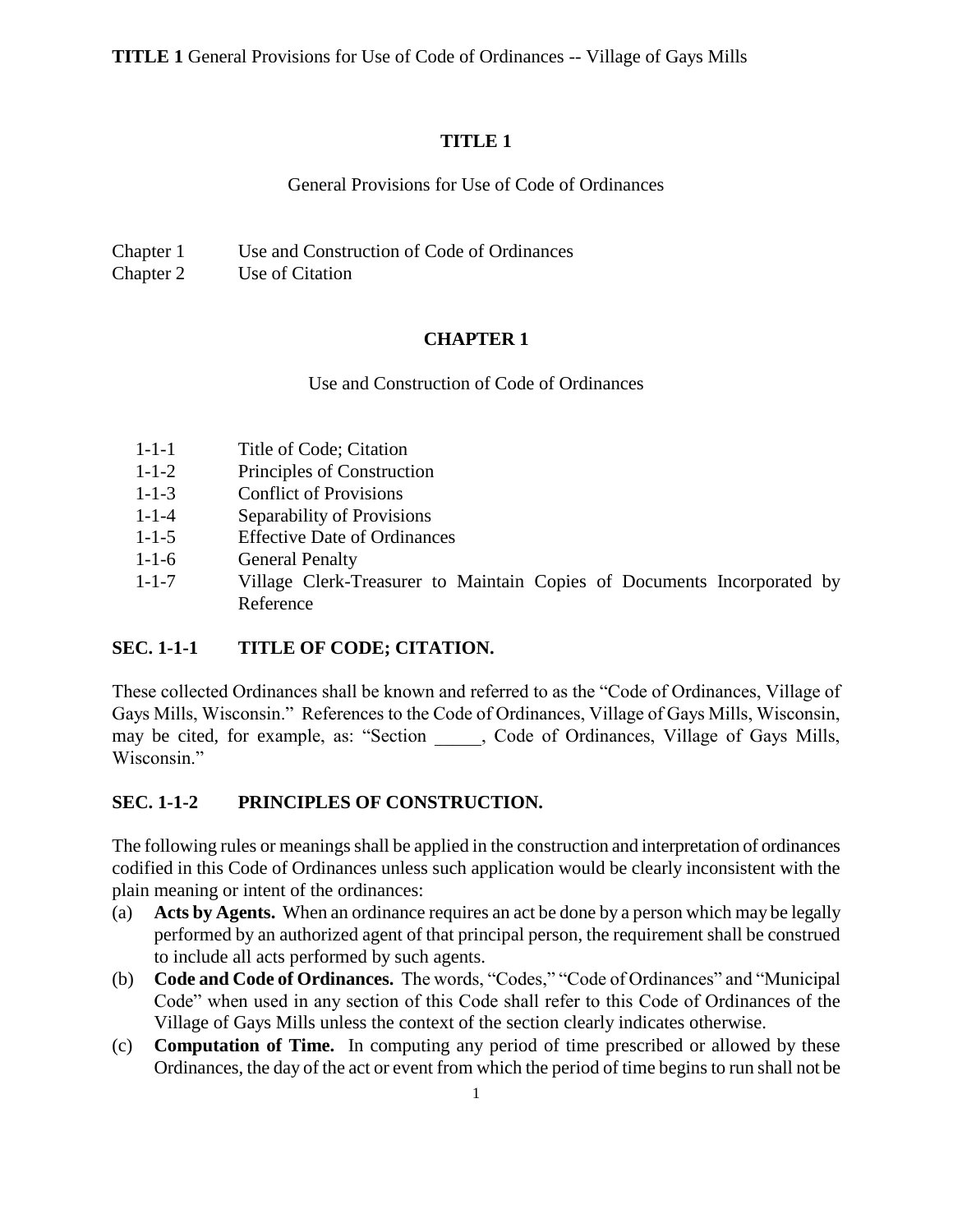included, but the last day of the period shall be included, unless it is a Saturday, a Sunday or a legal holiday. If the period of time prescribed or allowed is less than seven (7) days, Saturdays, Sundays and legal holidays shall be excluded in the computation. As used in this Section, "legal holiday" means any statewide legal holiday specified by State law.

- (d) **Fine.** The term "fine" shall be the equivalent of the word "forfeiture," and vice versa.
- (e) **Gender.** Use has been made of masculine pronouns in these Ordinances solely for the sake of brevity. Unless specifically stated to the contrary, words in these Ordinances referring to the masculine gender shall also be construed to apply to females, and vice versa.
- (f) **General Rule.** All words and phrases shall be construed according to their plain meaning in common usage. However, words or phrases with a technical or special meaning shall be understood and construed according to that technical or special meaning unless the context clearly indicates otherwise.
- (g) **Joint Authority.** All words purporting to give a joint authority to three (3) or more Village officers or employees shall be construed as giving such authority to a majority of such officers or other persons.
- (h) **Officers.** The term "officers" shall refer solely to local offices created by State statute.
- (i) **Officials.** The term "officials" shall mean all Village officers and employees.
- (j) **Person.** The word "person" shall mean any of the following entities: natural persons, corporations, partnerships, associations, bodies politic or any other entity of any kind which is capable of being sued.
- (k) **Repeal.** When any ordinance having the effect of repealing a prior ordinance is itself repealed, such repeal shall not be construed to revive the prior ordinance or any part thereof, unless expressly so provided.
- (l) **Singular and Plural.** Every word in these Ordinances referring to the singular number only shall also be construed to apply to several persons or things, and every word in these Ordinances referring to a plural number shall also be construed to apply to one (1) person or thing.
- (m) **Tense.** The use of any verb in the present tense shall not preclude the interpretation of the verb in the future tense where appropriate.
- (n) **Wisconsin Statutes.** The term "Wisconsin Statutes" and its abbreviation as "*Wis. Stats.*" shall mean, in these Ordinances, the Wisconsin Statutes for the year 1998-99, as amended from time to time.
- (o) **Wisconsin Administrative Code.** The term "Wisconsin Administrative Code" and its abbreviation as "Wis. Adm. Code" shall mean the Wisconsin Administrative Code as of the adoption of this Code, as amended or renumbered from time to time.
- (p) **Village.** The term "Village" shall mean the Village of Gays Mills, Crawford County, Wisconsin.

# **SEC. 1-1-3 CONFLICT OF PROVISIONS.**

(a) **Different Chapters.** If the provisions of different chapters conflict with each other, the provisions of each individual chapter shall control all issues arising out of the events and persons intended to be governed by that chapter.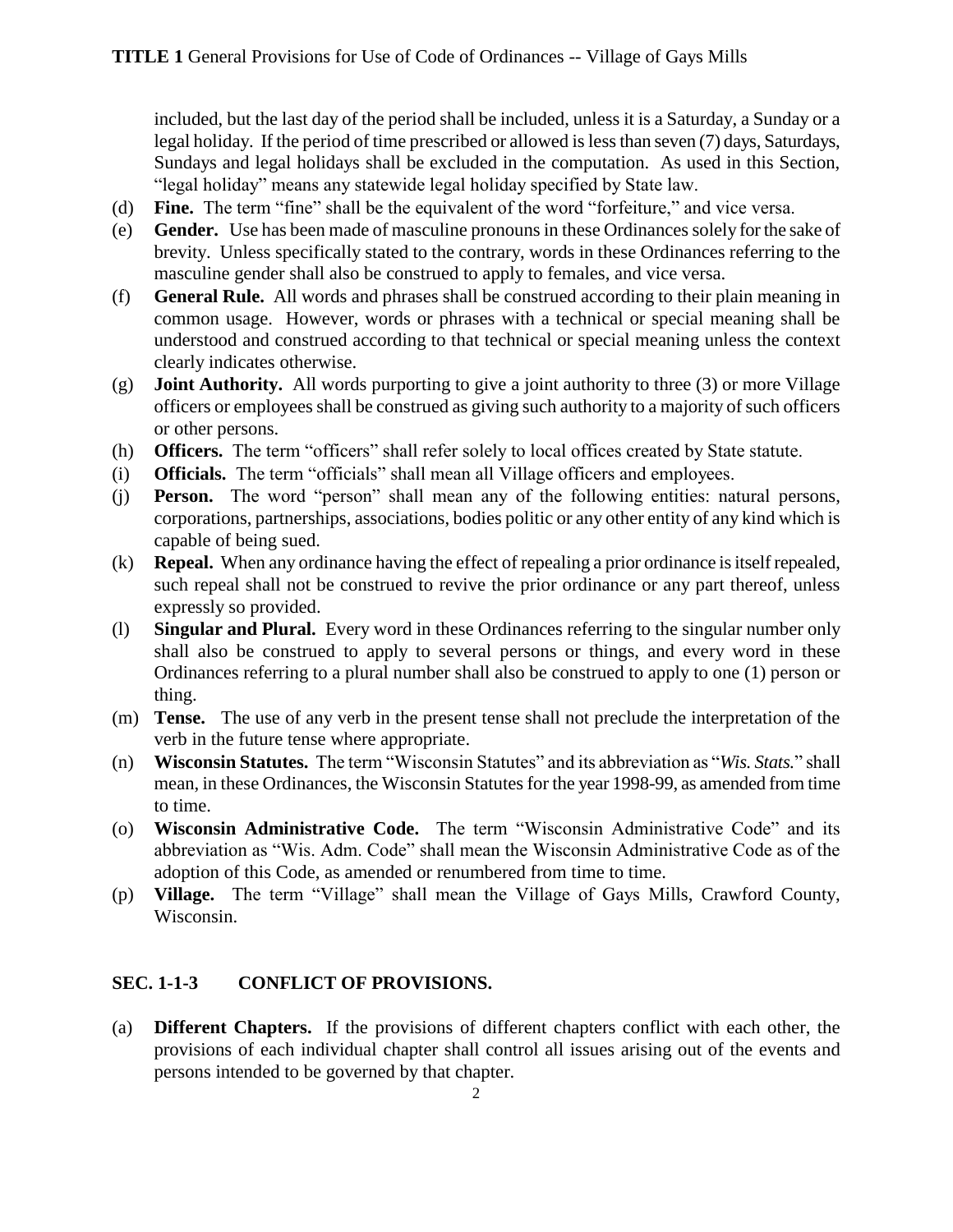(b) **Different Sections.** If the provisions of different sections of the same chapter conflict with each other, the provision which is more specific in its application to the events or persons raising the conflict shall control over the more general provision.

### **SEC. 1-1-4 SEPARABILITY OF PROVISIONS.**

If any provision of this Code of Ordinances is for any reason held to be invalid or unconstitutional by reason of any decision of any court of competent jurisdiction, such decision shall not affect the validity of any other provisions of these Ordinances.

## **SEC. 1-1-5 EFFECTIVE DATE OF ORDINANCES.**

- (a) **Code.** The Code of Ordinances, Village of Gays Mills, Wisconsin, shall take effect as provided by State law.
- (b) **Subsequent Ordinances.** All ordinances passed by the Village Board subsequent to the adoption of the Code of Ordinances, except when otherwise specifically provided, shall take effect from and after their publication.

State Law Reference: Code of Ordinances, Sec. 66.035, *Wis. Stats.*

## **SEC. 1-1-6 GENERAL PENALTY.**

- (a) **General Penalty.** Except where a penalty is provided elsewhere in this Code, any person who shall violate any of the provisions of this Code shall upon conviction of such violation, be subject to a penalty, which shall be as follows:
	- (1) First Offense -- Penalty. Any person who shall violate any provision of this Code shall, upon conviction thereof, forfeit not less than Twenty-five Dollars (\$25.00) nor more than One Thousand Dollars (\$1,000.00), together with the costs of prosecution and any and all applicable assessments, surcharges, and other costs, and, in default of payment of such forfeiture and costs of prosecution, shall be imprisoned in the County Jail until such forfeiture and costs are paid, but not exceeding ninety (90) days.
	- (2) Second Offense -- Penalty. Any person found guilty of violating any ordinance or part of an ordinance of this Code who shall previously have been convicted of a violation of the same ordinance within one (1) year shall upon conviction thereof, forfeit not less than Fifty Dollars (\$50.00) nor more than One Thousand Dollars (\$1,000.00) for each such offense, together with costs of prosecution and any and all applicable assessments, surcharges, and other costs, and in default of payment of such forfeiture and costs shall be imprisoned in the County Jail until such forfeiture and costs of prosecution are paid, but not exceeding six (6) months.
- (b) **Continued Violations.** Each violation and each day a violation continues or occurs shall constitute a separate offense. Nothing in this Code shall preclude the Village from maintaining any appropriate action to prevent or remove a violation of any provision of this Code.
- (c) **Other Remedies.** The Village shall have any and all other remedies afforded by the Wisconsin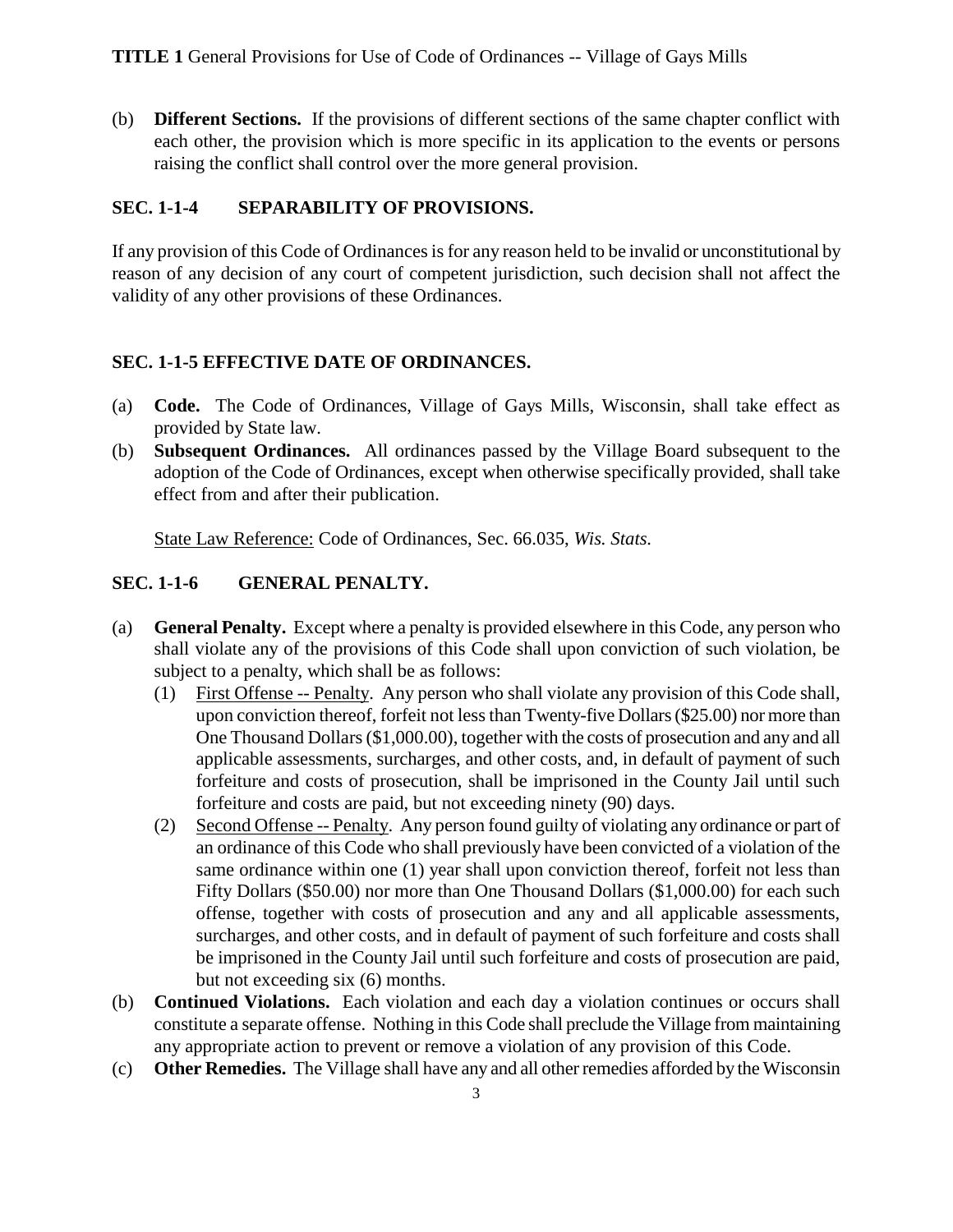Statutes in addition to the forfeitures and costs of prosecution, assessments, surcharges, and other costs specified above.

#### (d) **Court Authority to Impose Alternative Juvenile Dispositions and Sanctions.**

- (1) For a juvenile adjudged to have violated an ordinance, a court is authorized to impose any of the dispositions listed in Sec. 938.343 and 938.344, *Wis. Stats.,* in accordance with the provisions of those statutes and this Section.
- (2) For a juvenile adjudged to have violated an ordinance who violates a condition of a dispositional order of the court under Sections 938.343 or 938.344, *Wis. Stats.,* the court is authorized to impose any of the sanctions listed in Sec. 938.355, *Wis. Stats.,* in accordance with the provisions of those statutes.

## (e) **Juvenile Disposition Alternatives for Alcohol/Drug Offenses.**

- (1) a. If a juvenile is found to have engaged in underage drinking of alcohol, drinking of alcohol on school premises or at a school sponsored activity, falsifying proof of age, possessing drug paraphernalia, or delivery of drug paraphernalia to a minor in violation of Village ordinances, the Court may order any of the following:
	- 1. A forfeiture in accordance with Sec. 938.344, *Wis. Stats.*;
	- 2. Suspension or revocation of the juvenile's driver's license in accordance with Sec. 938.344, *Wis. Stats.*; and/or
	- 3. Participation in a supervised work program;
	- b. After ordering any of the above penalties, the Court may, with the juvenile's agreement, enter an additional order staying the execution of the penalty order and suspending or modifying the penalty imposed and may require the juvenile to do any of the following:
		- 1. Submit to an Alcohol or Other Drug Abuse (AODA) assessment;
		- 2. Participate in an outpatient AODA treatment program if an AODA assessment recommends treatment; and/or
		- 3. Participate in an AODA education program.
- (2) In addition to the dispositions listed above, the Court may order a juvenile to participate in a teen court program if the following conditions are satisfied:
	- a. The chief judge of the judicial administrative district has approved a teen court program established in the juvenile's county of residence and the judge determines that participation in the court program will likely benefit the juvenile and the community;
	- b. The juvenile admits or pleads no contest to the allegations that the juvenile committed the violation in open court with the juvenile's parent, guardian or legal custodian present; and
	- c. The juvenile has not successfully completed participation in a teen court program during the two (2) years before the date of the alleged violation.
- (3) If the Court finds that a juvenile's parent or guardian is unable to provide or refuses to provide or refuse to provide court-ordered AODA services for the juvenile through his or her health insurance or other third (3rd) party payments, the Court may order the parent or health insurer to pay.

f) **Dispositional Alternatives for Other Ordinance Violations.** The Court may impose one (1) or more of the following dispositional alternatives against a juvenile found to have violated a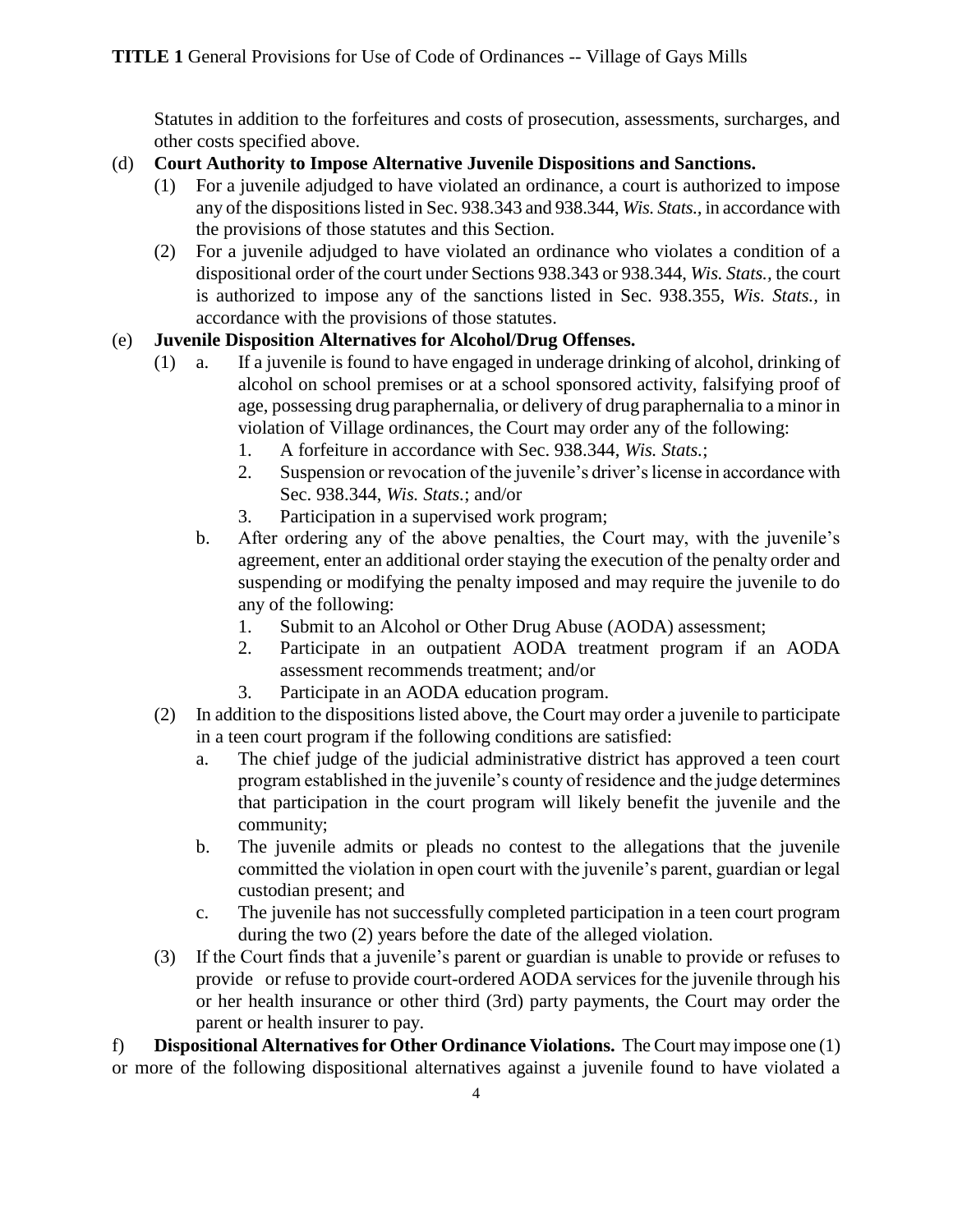municipal ordinance, for which no penalty is otherwise provided, as follows:

- (1) Counseling for the juvenile and/or the parent or guardian;
- (2) A forfeiture not to exceed the maximum forfeiture that may be imposed on an adult for committing the same violation.
- (3) If the forfeiture is for a violation that is only applicable to a juvenile, the maximum forfeiture amount is Fifty Dollars (\$50.00) plus costs;
- (4) Suspend a fishing, hunting or, unless the forfeiture was imposed for violating an ordinance unrelated to the juvenile's operation of a motor vehicle, driving license not less than thirty (30) days and not more than five (5) years for failure to pay the forfeiture;
- (5) Order the juvenile to participate in a supervised work program or other community service work;
- (6) Order participation in an AODA assessment, an outpatient AODA treatment or an AODA education program;
- (7) Order participation in a pupil assistance program provided by the juvenile's school provided the juvenile's school agrees; and
- (8) In addition to the dispositions listed above, the Court may order a juvenile to participate in a teen court program if the following conditions are satisfied:
	- a. The chief judge of the judicial administrative district has approved a teen court program established in the juvenile's county of residence and the judge determines that participation in the court program will likely benefit the juvenile and the community;
	- b. The juvenile admits or pleads no contest to the allegations that the juvenile committed the violation in open court with the juvenile's parent, guardian or legal custodian present; and
	- c. The juvenile has not successfully completed participation in a teen court program during the two (2) years before the date of the alleged violation.
- (g) **Violations of Juvenile Dispositional Orders.** The Court may impose the following sanctions on a juvenile who has violated a Village ordinance and who has violated a condition of his or her dispositional order:
	- (1) Suspend the juvenile's operating privilege for a period not more than three (3) years;
	- (2) Detain the juvenile in his or her home or current residence for not more than thirty (30) days without electronic monitoring; and/or
	- (3) Order not more than twenty-five (25) hours of community service work in a supervised work program.

State Law Reference: Secs. 938.343, 938.344, and 938.355, *Wis. Stats.*

## **SEC. 1-1-7 VILLAGE CLERK-TREASURER TO MAINTAIN COPIES OF DOCUMENTS INCORPORATED BY REFERENCE.**

Whenever any standard code, rule, regulation, statute or other written or printed matter is adopted by reference, it shall be deemed incorporated in this Code as if fully set forth herein and the Village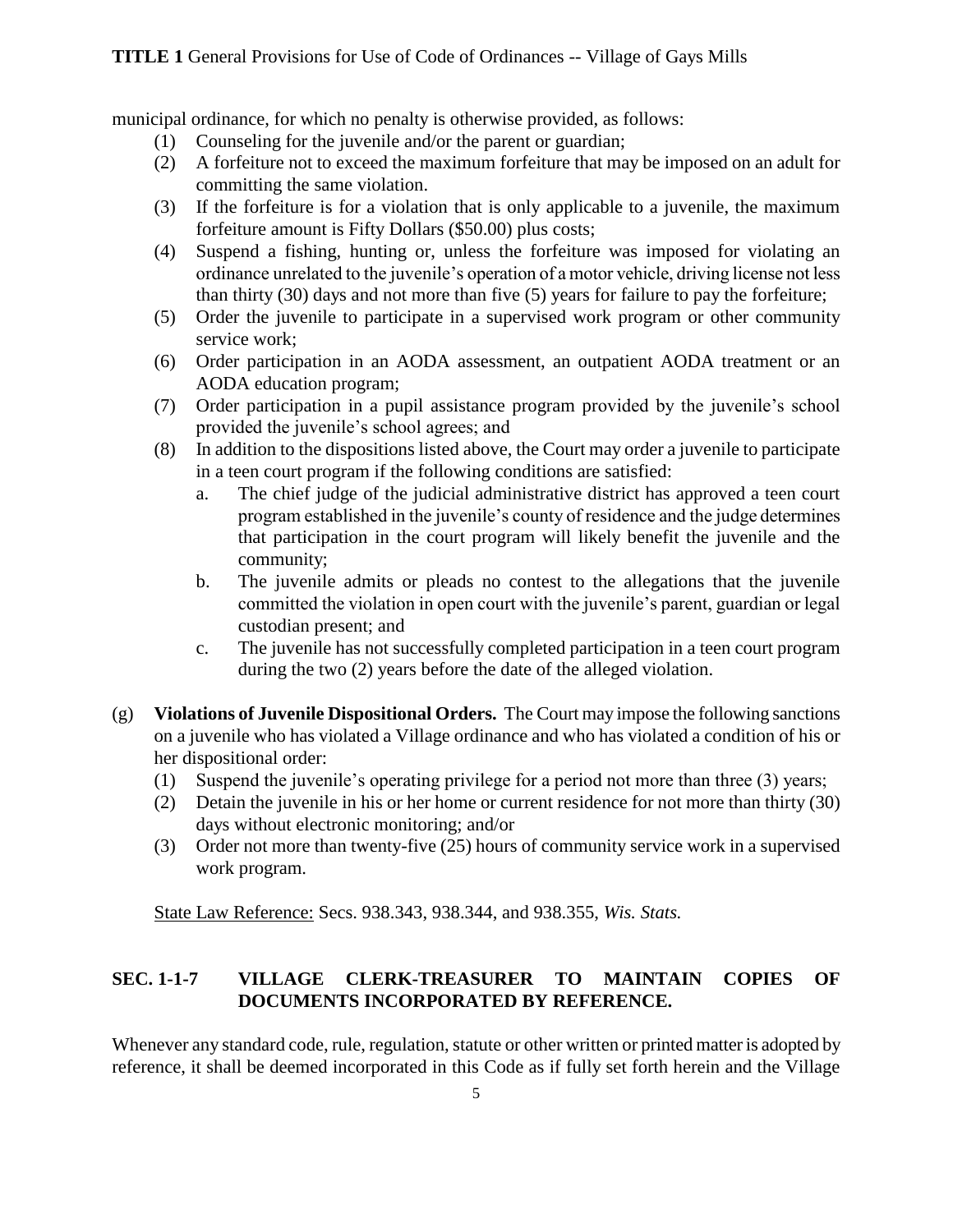Clerk-Treasurer shall maintain in his/her office a copy of any such material as adopted and as amended from time to time. Materials on file at the Village Clerk-Treasurer's office shall be considered public records open to reasonable examination by any person during the office hours of the Village Clerk-Treasurer subject to such restrictions on examination as the Clerk-Treasurer imposes for the preservation of the material.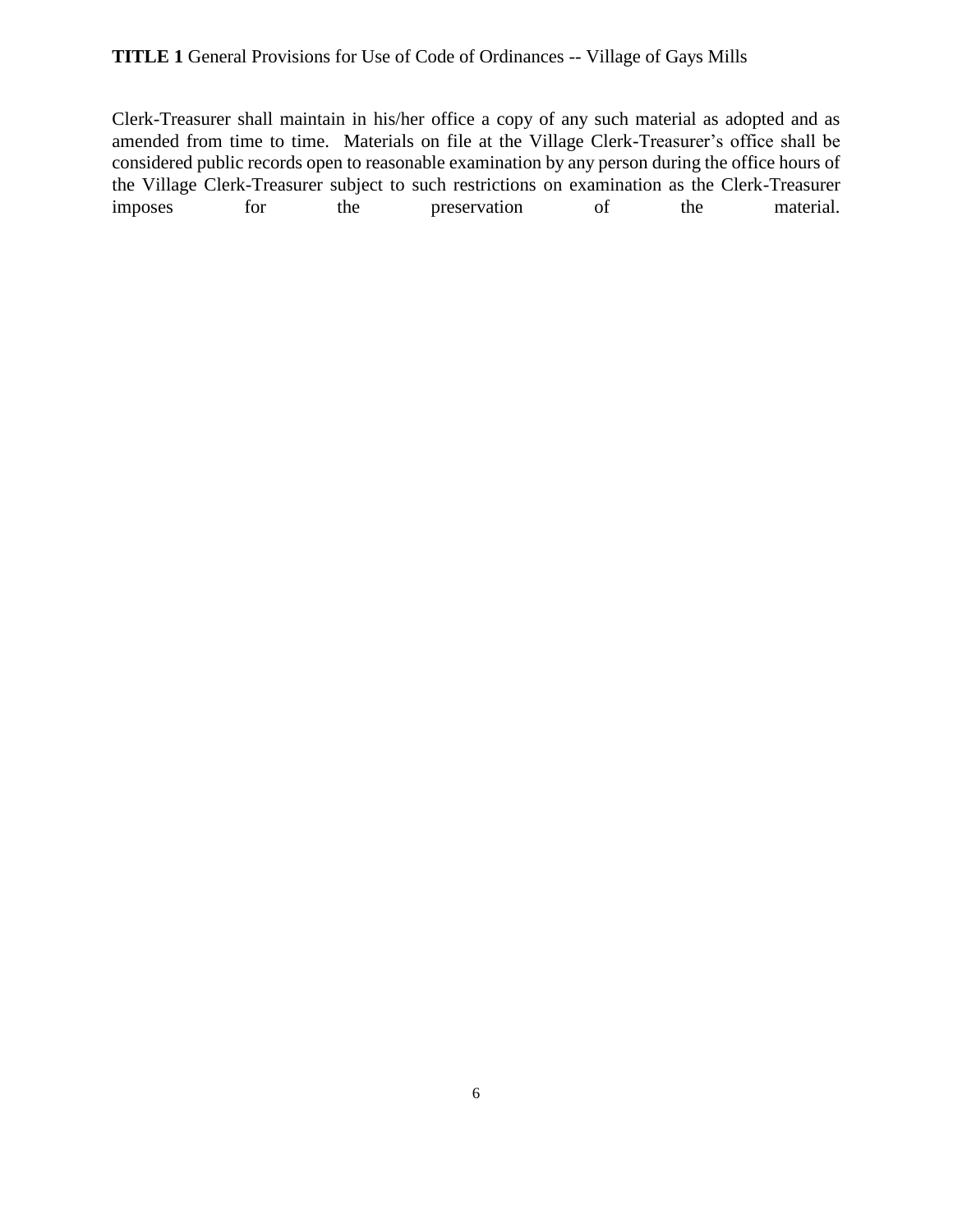#### **CHAPTER 2**

#### Use of Citation

- 1-2-1 Authorization for Use of Citation
- 1-2-2 Officials Authorized to Issue Citation
- 1-2-3 Form of Citation
- 1-2-4 Schedule of Deposits for Ordinance Violations
- 1-2-5 Receipt of Cash Deposits
- 1-2-6 Procedure
- 1-2-7 Nonexclusivity of Chapter

#### **SEC. 1-2-1 AUTHORIZATION FOR USE OF CITATION.**

The Village of Gays Mills hereby elects to use the citation method of enforcement of ordinances. All Village officers and other Village personnel charged with responsibility of enforcing the provisions of this Code of Ordinances are hereby authorized pursuant to Section 66.119(1)(a), *Wis. Stats.,* to issue citations for violations of this Code of Ordinances, including ordinances for which a statutory counterpart exists. If residents of the Village of Gays Mills have ordinance violation concerns that they would like to be reviewed the village office must receive a signed complaint before authorized officials take action.

#### **SEC. 1-2-2 OFFICIALS AUTHORIZED TO ISSUE CITATION.**

Citations authorized in Section 1-2-1 above may be issued by the following designated Village officials with respect to sections of the Code which are directly related to the official's area of responsibility. The officials granted authority to issue citations under this Section may delegate the authority to other Village employees within the designated official's department with the approval of the Village Board:

- (a) Zoning Administrator.
- (b) Building Inspector.
- (c) Village President.
- (d) Crawford County Sheriff's Department

#### **SEC. 1-2-3 FORM OF CITATION.**

The form of the citation to be issued by Crawford County Sheriff's Department or other designated Village officials is incorporated herein by reference and shall provide for the following information:

- (a) The name, address, date of birth and physical description of the alleged violator;
- (b) The factual allegations describing the alleged violation;
- (c) The date and place of the offense;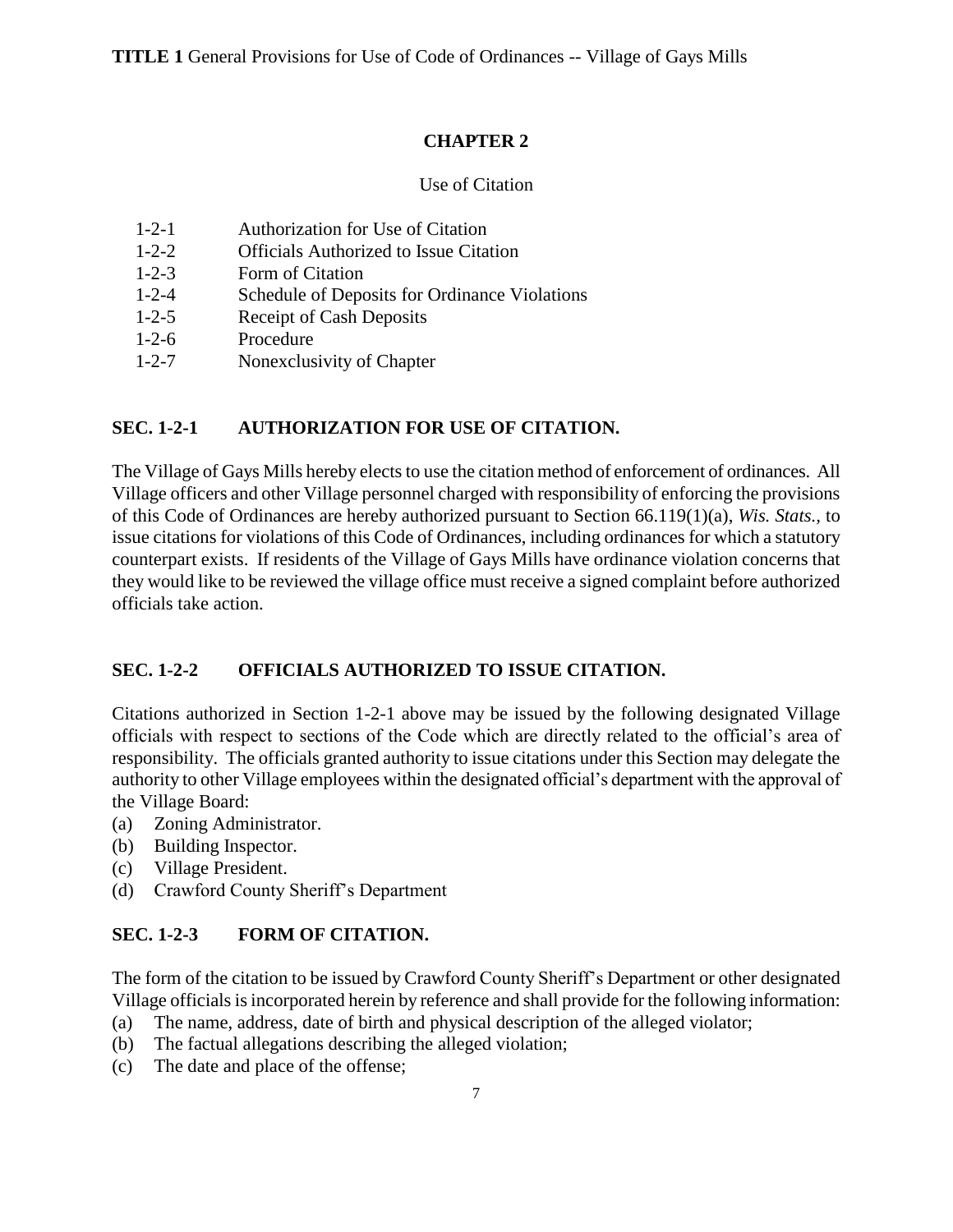- (d) The Section of the Code of Ordinances violated;
- (e) A designation of the offense in such manner as can be readily understood by a person making a reasonable effort to do so;
- (f) The time at which the alleged violator may appear in court;
- (g) A statement which in essence informs the alleged violator:
	- (1) That the alleged violator may make a cash deposit of a specified amount to be mailed to a specified official within a specified time;
	- (2) That if the alleged violator makes such a deposit; he need not appear in court unless subsequently summoned;
	- (3) That if the alleged violator makes a cash deposit and does not appear in court, he will be deemed to have tendered a plea of no contest and submitted to a forfeiture and a penalty assessment imposed by Section 165.87, *Wis. Stats.,* jail assessments imposed by Section 302.46(1), *Wis. Stats.,* and any applicable domestic abuse assessment surcharge imposed by Section 973.055(1), *Wis. Stats.,* not to exceed the amount of the deposit, or will be summoned into court to answer the complaint if the court does not accept the plea of no contest;
	- (4) That if the alleged violator does not make a cash deposit and does not appear in court at the time specified, an action may be commenced against the alleged violator to collect the forfeiture and the penalty assessment imposed by Section 165.87, *Wis. Stats.*;
	- (5) That if a court finds that the violation involves an ordinance that prohibits conduct that is the same as or similar to conduct prohibited by state statutes punishable by fine or imprisonment or both and that the violation resulted in damage to the property of or physical injury to a person other than the alleged violator, the court may summon the alleged violator into court to determine if restitution shall be ordered under Section 800.093, *Wis. Stats.*;
- (h) A direction that if the alleged violator elects to make a cash deposit, the alleged violator shall sign an appropriate statement which accompanies the citation to indicate that he/she read the statement required under Subsection (g) and shall send the signed statement with the cash deposit; and
- (i) Such other information as may be deemed necessary.

State Law Reference: Sec. 66.119, *Wis. Stats.*

#### **"SEC. 1-2-4 SCHEDULE OF DEPOSITS FOR ORDINANCE VIOLATIONS**

(A) To ensure uniformity and equal treatment of all persons who violate any provision of this Code, the deposit amounts set forth in the Revised Uniform State Traffic Deposit Schedule, as the same is amended from time to time, together with costs and surcharges, shall be the forfeitures imposed under this Code where the schedule states a deposit amount for a violation of statutory counterparts to the provisions of this code.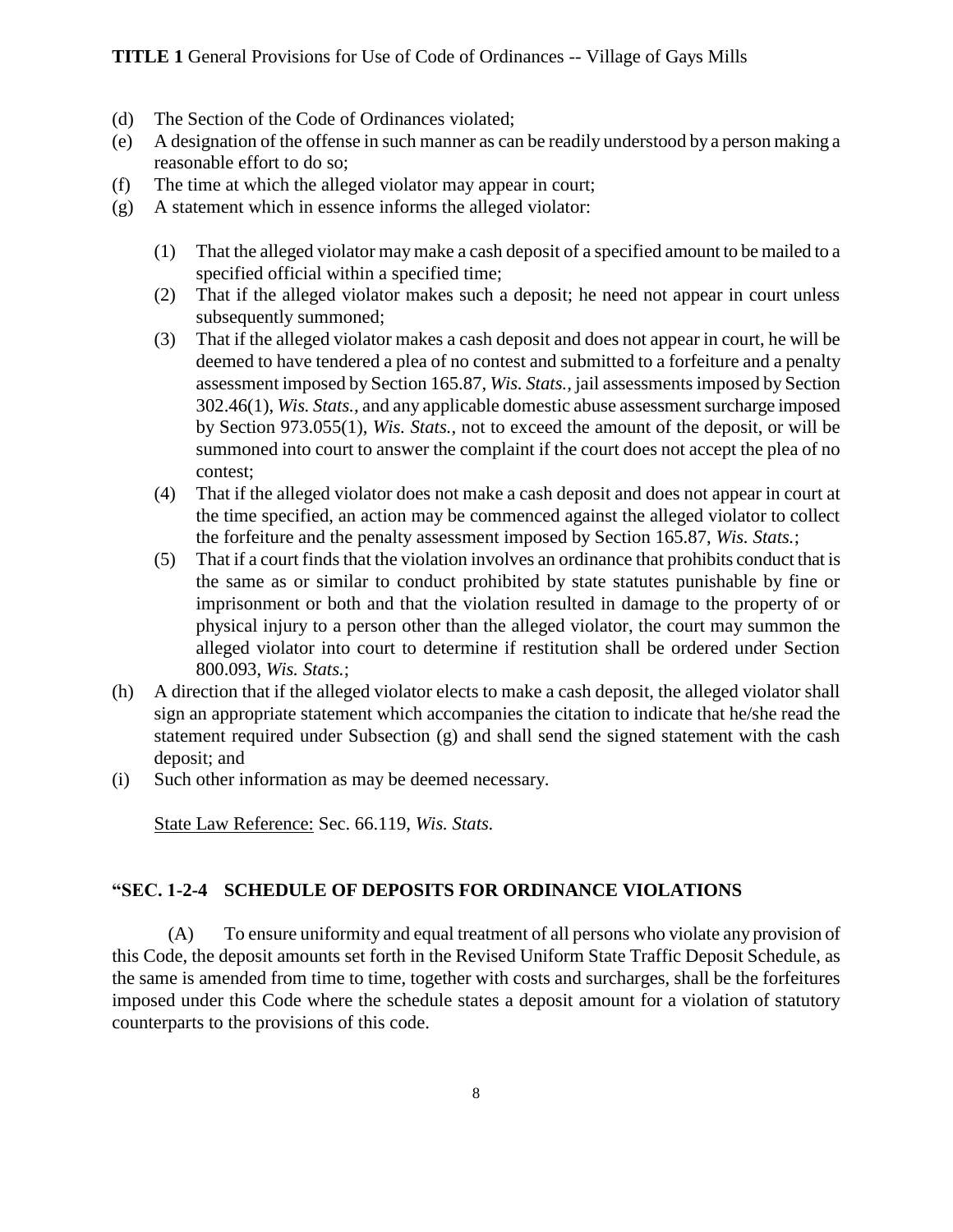(B) The following Schedule of Deposits for Code Violations shall be the used to establish the deposit amount for forfeitures for other violations of this code.

## VILLAGE OF GAYS MILLS SCHEDULE OF FORFEITURE DEPOSITS (Add all court costs and surcharges to amounts listed)

## **CHAPTER 7-1 DOGS AND ANIMAL REGULATION**

|                |                             | <b>FIRST</b>   | <b>SECOND AND</b><br><b>SUBSEQUENT</b><br><b>OFFENSE</b><br><b>WITHIN</b> |
|----------------|-----------------------------|----------------|---------------------------------------------------------------------------|
| <b>SECTION</b> | DESCRIPTION                 | <b>OFFENSE</b> | 12 MONTHS                                                                 |
| $7 - 1 - 1$    | License Requirement         | 100.00         | 200.00                                                                    |
| $7 - 1 - 2$    | Rabies Vaccinations         | 100.00         | 200.00                                                                    |
| $7 - 1 - 5$    | Rabies Quarantine           | 100.00         | 200.00                                                                    |
| $7 - 1 - 6$    | Restrictions on Keeping     | 30.00          | 80.00                                                                     |
| $7 - 1 - 8$    | Dog or Cat Bite             | 50.00          | 100.00                                                                    |
| $7-1-9$        | Pit Bulls and Wild Animals  | 30.00          | 80.00                                                                     |
| $7 - 1 - 10$   | <b>Animal Feces</b>         | 30.00          | 80.00                                                                     |
| $7 - 1 - 11$   | Injury to Property          | 30.00          | 80.00                                                                     |
| $7 - 1 - 12$   | Barking Dogs/Crying Cats    | 30.00          | 80.00                                                                     |
| $7 - 1 - 13$   | Providing Proper Food/Drink | 100.00         | 200.00                                                                    |
| $7 - 1 - 14$   | Providing Proper Shelter    | 100.00         | 200.00                                                                    |
| $7 - 1 - 15$   | Mistreatment and Neglect    | 100.00         | 200.00                                                                    |
| $7 - 1 - 16$   | Limitation on Number        | 100.00         | 200.00                                                                    |

#### **CHAPTER 8-1 HEALTH AND SANITATION**

|                |                        |                                | <b>SECOND AND</b><br><b>SUBSEQUENT</b>       |  |
|----------------|------------------------|--------------------------------|----------------------------------------------|--|
| <b>SECTION</b> | <b>DESCRIPTION</b>     | <b>FIRST</b><br><b>OFFENSE</b> | <b>OFFENSE</b><br><b>WITHIN</b><br>12 MONTHS |  |
| $8 - 1 - 2$    | Weeds, Lawns & Grasses | 100.00                         | 200.00                                       |  |

#### **CHAPTER 10-1 TRAFFIC AND PARKING**

| SECTION | <b>DESCRIPTION</b>                                                                                    | <b>FIRST</b><br><b>OFFENSE</b> | <b>SECOND AND</b><br><b>SUBSEQUENT</b><br><b>OFFENSE</b><br><b>WITHIN</b><br>12 MONTHS |
|---------|-------------------------------------------------------------------------------------------------------|--------------------------------|----------------------------------------------------------------------------------------|
|         | Any traffic offense in the<br>Chapter not covered by the<br>Uniform State Traffic<br>Deposit Schedule | 30.00                          | 60.00                                                                                  |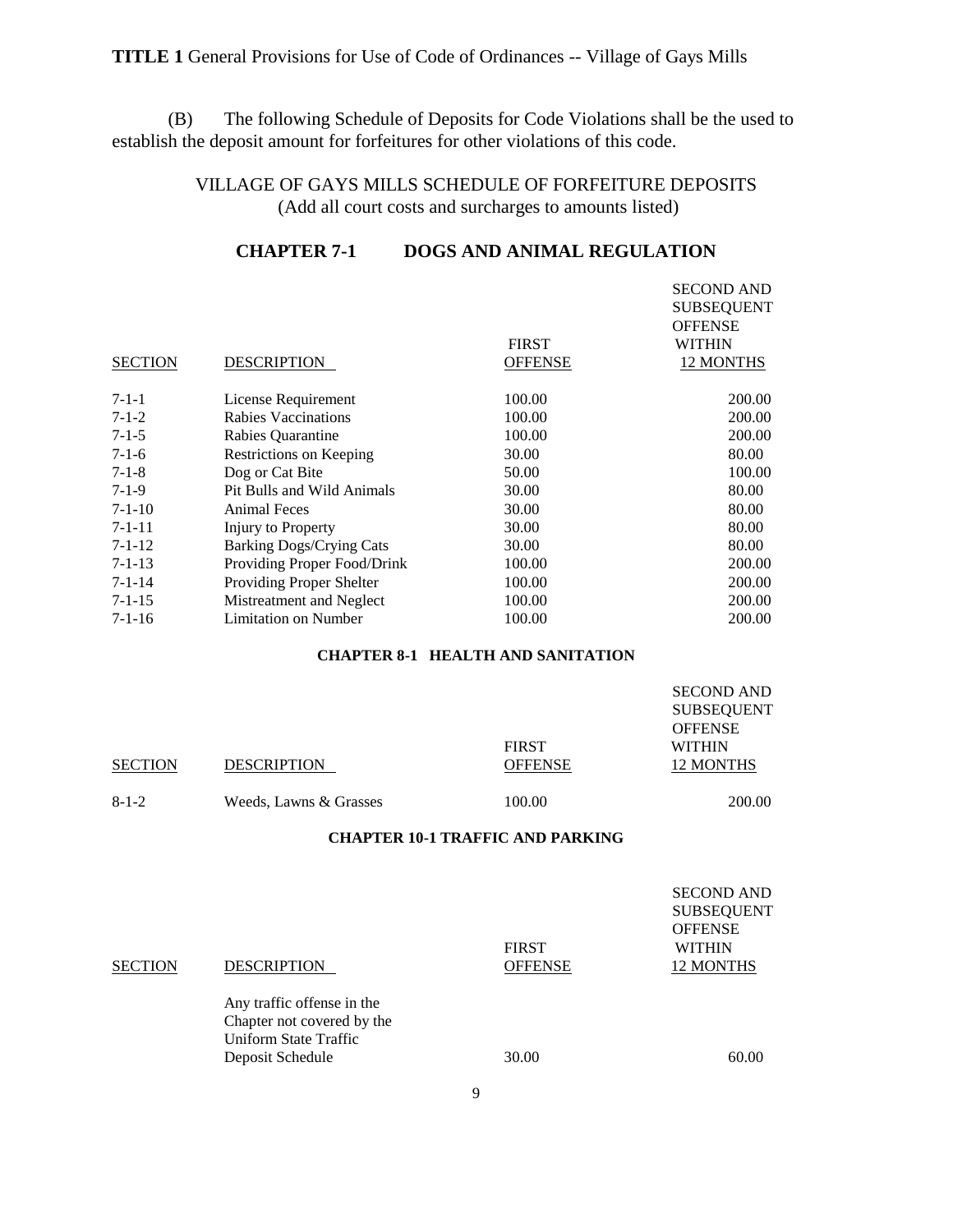|                | <b>CHAPTER 10-5 ABANDONED AND JUNKED VEHICLES</b> |                |                   |
|----------------|---------------------------------------------------|----------------|-------------------|
|                |                                                   |                | <b>SECOND AND</b> |
|                |                                                   |                | <b>SUBSEQUENT</b> |
|                |                                                   |                | <b>OFFENSE</b>    |
|                |                                                   | <b>FIRST</b>   | <b>WITHIN</b>     |
| <b>SECTION</b> | <b>DESCRIPTION</b>                                | <b>OFFENSE</b> | 12 MONTHS         |
| $10-5-1$       | <b>Abandoned Vehicles</b>                         | 50.00          | 100.00            |
| $10-5-2$       | Storage and Reclaimer Fee per Day                 | 35.00          |                   |
| $10-5-4$       | Sale Storage per Day                              | 10.00          |                   |
| $10-5-6$       | Junked Vehicles and Other Junk                    | 50.00          | 100.00            |

#### **CHAPTER 11-2 OFFENSES AGAINST PUBLIC SAFETY, PEACE AND HEALTH**

|                |                                     |                | <b>SECOND AND</b><br><b>SUBSEQUENT</b><br><b>OFFENSE</b> |
|----------------|-------------------------------------|----------------|----------------------------------------------------------|
|                |                                     | <b>FIRST</b>   | <b>WITHIN</b>                                            |
| <b>SECTION</b> | <b>DESCRIPTION</b>                  | <b>OFFENSE</b> | 12 MONTHS                                                |
| $11 - 2 - 2$   | Concealed Carry in Public Buildings | 30.00          | 80.00                                                    |
| $11 - 2 - 5$   | Loitering                           | 50.00          | 100.00                                                   |
| $11 - 2 - 6$   | Loud and Unnecessary Noise          | 50.00          | 100.00                                                   |
| $11 - 2 - 7$   | Possession of Marijuana             | 200.00         | 200.00                                                   |
| $11 - 2 - 8$   | <b>Abandoned Refrigerators</b>      | 50.00          | 100.00                                                   |

#### **CHAPTER 11-3 OFFENSES AGAINST PROPERTY**

| <b>SECTION</b> | <b>DESCRIPTION</b>          | <b>FIRST</b><br><b>OFFENSE</b> | <b>SECOND AND</b><br><b>SUBSEQUENT</b><br><b>OFFENSE</b><br><b>WITHIN</b><br>12 MONTHS |
|----------------|-----------------------------|--------------------------------|----------------------------------------------------------------------------------------|
| $11 - 3 - 1$   | Littering                   | 30.00                          | 80.00                                                                                  |
| $11-3-2$       | Graffiti                    | 30.00                          | 100.00                                                                                 |
| $11 - 3 - 3$   | <b>Cemetery Regulations</b> | 30.00                          | 60.00                                                                                  |

#### **CHAPTER 11-4 OFFENSES BY JUVENILES**

| <b>SECTION</b> | <b>DESCRIPTION</b>                                       | <b>FIRST</b><br><b>OFFENSE</b> | <b>SECOND AND</b><br><b>SUBSEQUENT</b><br><b>OFFENSE</b><br><b>WITHIN</b><br>12 MONTHS |
|----------------|----------------------------------------------------------|--------------------------------|----------------------------------------------------------------------------------------|
| $11 - 4 - 2$   | Curfew (Parent)                                          | 30.00                          | 80.00                                                                                  |
| $11-4-3$       | Possession/Manufacture/Delivery<br>of Drug Paraphernalia |                                | per state forfeiture schedule                                                          |